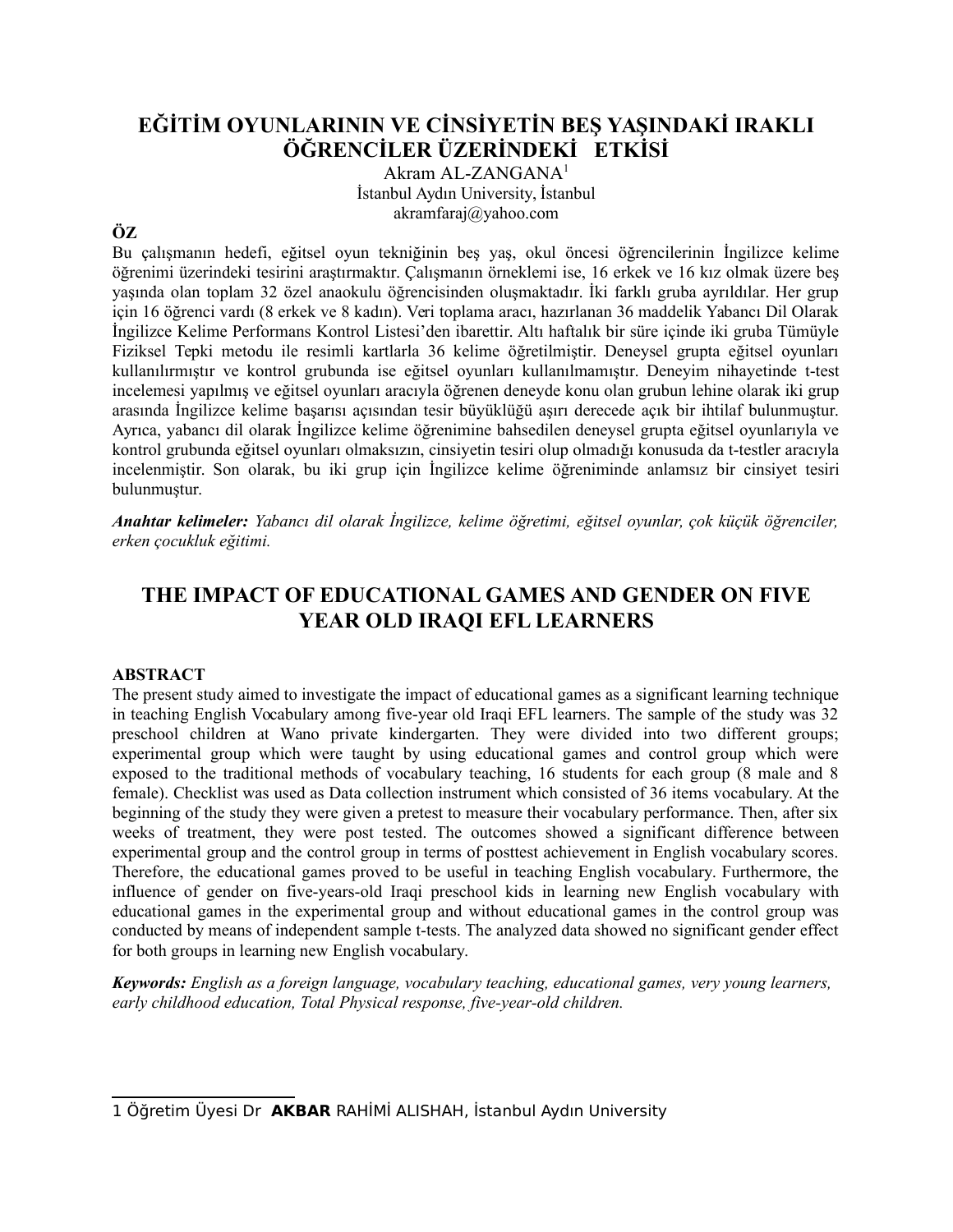#### **INTRODUCTION**

Teaching a new language to very young learners can consist of various techniques such as storytelling, videos, finger plays, singing, and educational games (Larsen-Freeman, 2002). Through these techniques, educational games are recommended for every individual who is learning the language. More than that, for very young learners because of the fact that games consist of student-centered context, motivation, little stress, fun, competition, collaboration, inspiration, active and social participation (Jafarian, 2017, Deesri, 2002; Fisher, 2004).

Using educational games as an instrument to improve the process of learning, especially English as a foreign language was examined in several studies such as (Yip & Kwan, 2006; Cheng & Su, 2012; Aslanabadi and Rasouli, 2013; Riahipour and Saba 2012; Efendi, 2013; Alemi, 2010) and the results of these studies shows that using games especially educational games in learning English as foreign language is very useful and it helps the learners to achieve language in an easier way.

The process of learning a language (either first or foreign language) initiates with learning sounds and vocabulary as McGlothlin, (1997) stated. Vocabulary which is the total words of a language (Merriam-Webster, 2016) and there are two types of vocabulary which is Expressive and Receptive. Expressive vocabulary includes those words that a child could use them by uttering or expressing them, while receptive vocabulary is about understanding what is said to the child or in another word, understanding the meanings of words (Brownell, 2000).

Vocabulary is a prerequisite for the foreign language improvement since vocabulary development or learning new words is responsible for the most of the understanding (Bromley, 2007). vocabulary comes first while teaching an additional language to very young students since naming objects gain importance at the beginning. Nevertheless, very young children's comprehensions occur in concrete contexts therefore, teaching vocabulary for them requires visual and concrete representations like picture cards. (Gordon, 2007). Educational games are games that designed to be played in the classroom environment to help learners to learn about specific object or help them in learning a skill as they play. Educational games are individual or group activities that used in the learning process to help very young children to learn new skills.

Educational games has important role in making low stress, relaxed and enjoyable atmosphere for learning new words and vocabulary items. Using play activities and language games help student to remember new words and vocabulary more easily (Taheri, 2014, Jafarian, 2017).

Moreover, the influence of the gender on foreign language teaching and learning was investigated in several studies such as (Aslan, 2009; Olszewski-Kubilius & Turner, 2002; Swiatek & Lupkowski-Shoplik, 2000; Dursun, 2007) the result of these studies supports the superiority of females in learning foreign language than males. In other words, Females scores were higher and better than males scores in learning target language. In contrast with these studies there is few studies which results with males' superiority (Vahdat and Rasti- Behbahani, 2013; Cross, 1983) the results of these studies revealed that males achieved higher scores than females. In other words, the findings of both studies support the superiority of males in learning foreign language while in the studies of (Burgoyne, Kelly, Whiteley and Spooner, 2009; Grace, 2000) non-significant difference between the two genders found.

The present study aims at finding out the impact of educational games and Gender on five-year-old Iraqi EFL learners. Furthermore, another purpose of the current study is to investigate the influence of gender on five-years-old Iraqi preschool kids in learning new English vocabularies.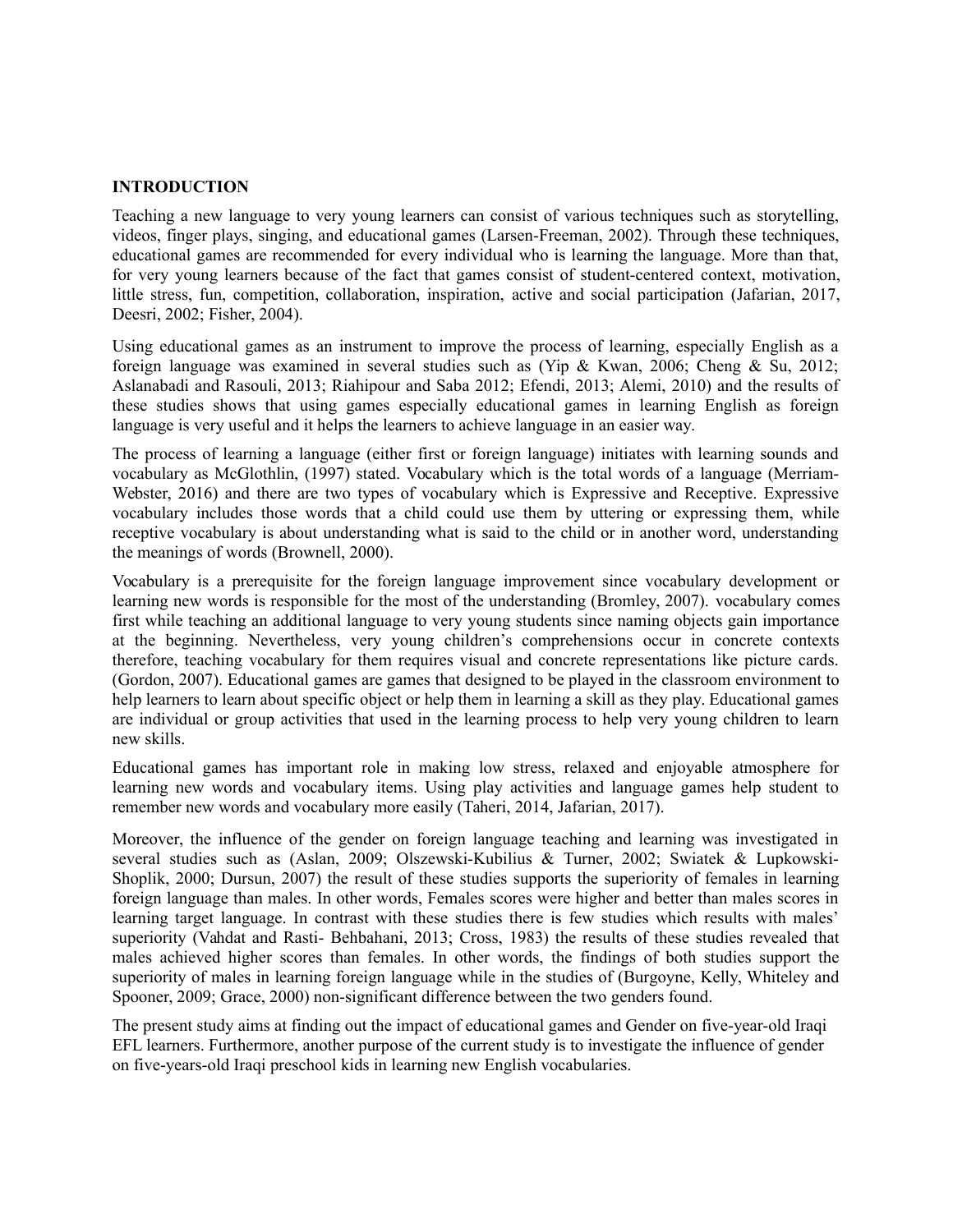This study tried to find out whether or not there is a statistically significant difference between the experimental group achievement scores which is taught by educational games and the control group which is taught without educational games in learning English vocabulary for Iraqi EFL preschool learners or not? Also, whether or not there is a statistically significant effect of gender on Iraqi five-yearsold EFL vocabulary learners in the experimental group which is taught by educational games and the control group which is taught without educational games in new English vocabulary learning?

## **METHODOLOGY**

The samples of the present study included 32 five-years-old children at Wano private preschool in Kalar district. All of them were five-years-old, including 16 male children and 16 females. Then, the children were divided into two groups equally; first, the experimental group, and the second group as the control group, each group consisted of 16 children (see table 1). The treatment of the current study included educational vocabulary games which fits the intended behavioral objectives of the research. Thus, four different games were implemented with different aims; the games were Hear and Jump by Cratty (1971), Musical Fingers by Drinkwater (2008), Elodie's Vocabulary Games by Drinkwater (2008) and Vocabulary Hunt by Drinkwater (2008).

| <b>Groups</b> | <b>Samples</b> |        | <b>Total</b> |
|---------------|----------------|--------|--------------|
|               | Male           | Female |              |
| Exp. Group    |                |        | 10           |
| Con. Group    |                |        | 10           |
| Total         |                |        |              |

| <b>TABLE1.</b> The samples of the study |  |  |  |  |
|-----------------------------------------|--|--|--|--|
|-----------------------------------------|--|--|--|--|

Checklist was used as data collection instrument. it was used in agreement with the Total Physical Response (TPR) lessons' content. Regarding to checklist Burk (2005) argue that checklists are fast and easy way to conduct and it plays as assessment tools in the field of language learning. Thus, a checklist was prepared in different topics such as animals and foods so as to be suitable for the participants level, age and lesson content.

## **TABLE2.** Checklist

| Performance Indicators             | Performed (1) | Not Performed (0) |
|------------------------------------|---------------|-------------------|
| The child pointed to the apple.    |               |                   |
| The child pointed to the bird      |               |                   |
| The child pointed to the butterfly |               |                   |
|                                    |               |                   |

## **PROCEDURE**

The students' parents were informed about their children's participation in this research and the aims of the study. After that, a schedule was fixed in cooperation with the preschool administrator. (see table, 3). Both groups were given two lectures per a week; each lecture 30 minutes.

| TABLE3. Vocabulary items taught to both experimental and control group |  |  |  |  |
|------------------------------------------------------------------------|--|--|--|--|
|                                                                        |  |  |  |  |

|       |                    | <b>BELO,</b> Todounal, Renis augusto com experimental and control group |  |  |  |
|-------|--------------------|-------------------------------------------------------------------------|--|--|--|
| Weeks | Days of week       |                                                                         |  |  |  |
|       | <b>Monday</b>      | <b>Thursday</b>                                                         |  |  |  |
|       | Cat, Dog, Bird     | Banana, apple, cherry                                                   |  |  |  |
|       | Lion, Horse, Bear  | Carrot, pear, watermelon                                                |  |  |  |
|       | Deer, Goat, pig    | Potato, strawberry, orange                                              |  |  |  |
| 4     | Sheep, Goose, Duck | Tomato, grape, corn                                                     |  |  |  |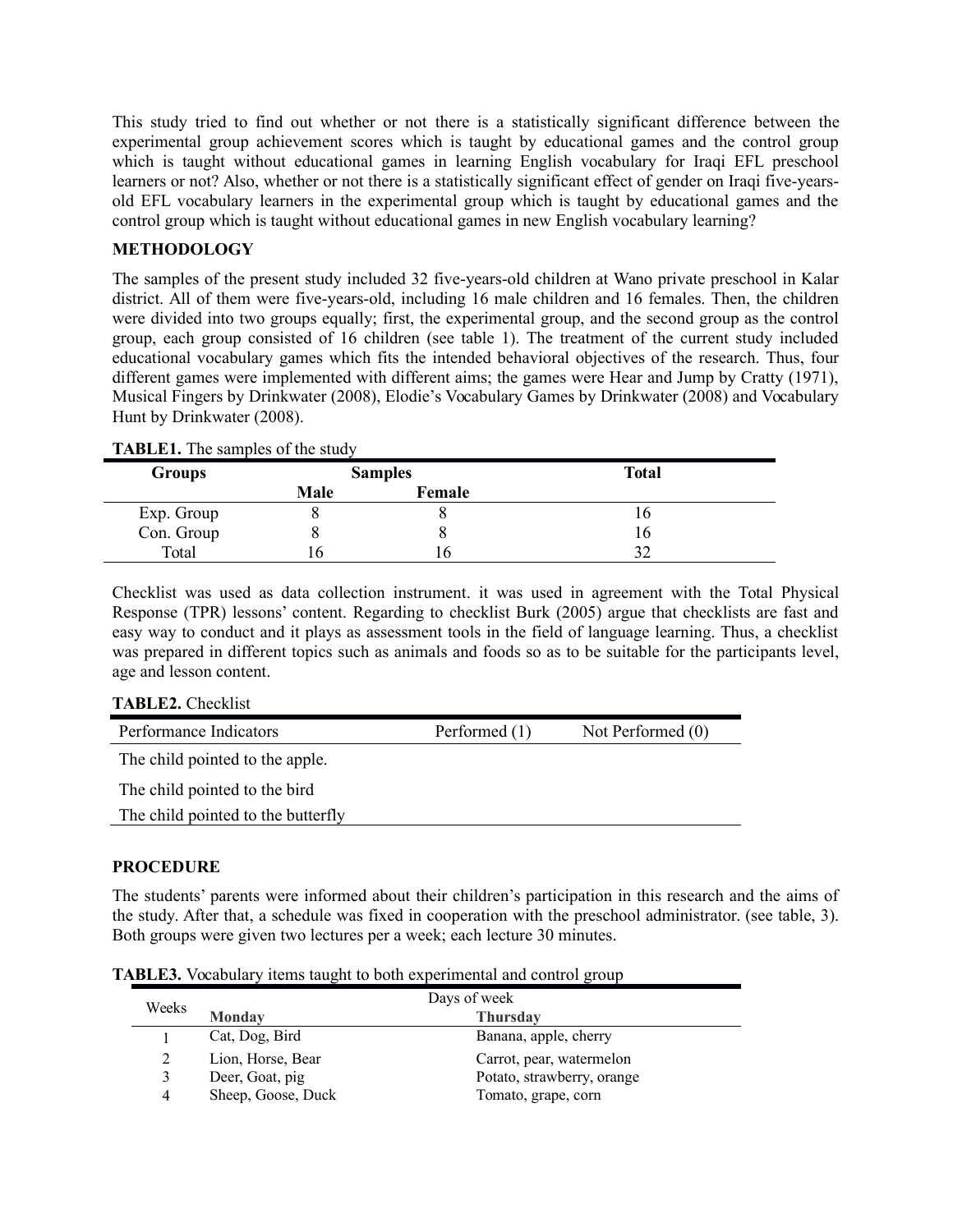| Frog, Rat, Butterfly | Egg, honey, kiwi    |
|----------------------|---------------------|
| Fish, Camel, Turtle  | Milk, yogurt, pizza |

Following that, the researcher administered the pretest on Thursday 9th of November 2017 by utilizing Vocabulary Performance Checklist. Thus, every child was tested alone so as to keep the internal validity. Then, three flash cards were shown on the ground and the researcher asked the child in English language 'point to….' And he waited for fifteen second until the child responded, if he/she pointed to the right card the researcher marked it as 'performed' and he/she was given 1 mark, if he/she pointed to the wrong card the researcher marked as 'not performed' and he/she was given 0 mark. If a child did not respond the researcher asked him/her again in native language, if he/she did not perform the task the researcher marked it like not performed and she/he was given 0 mark. (See table 4).

|  |  | TABLE 4. Vocabulary Performance Checklist procedure |  |  |
|--|--|-----------------------------------------------------|--|--|
|--|--|-----------------------------------------------------|--|--|

|                                                                                    |         | <b>Situations</b><br>Performed Not Performed | No Response                            |
|------------------------------------------------------------------------------------|---------|----------------------------------------------|----------------------------------------|
| Command in English<br>"Point to the turtle!"                                       | 1 point | $0$ point                                    | The child is asked<br>again in Kurdish |
| Command in Kurdish<br>except the target vocabulary<br>"Kama 'Apple' pishan dadat!" | 1 point | $0$ point                                    | $0$ point                              |

Then, the researcher collected all the results of the pretest and graded them. Next, the process of giving the treatment started according to the schedule that was prepared. The treatment continued for six weeks. Furthermore, after giving the treatment to the experimental group the researcher post tested both groups.

## **RESULT AND DATA ANALYSIS**

#### **Descriptive and independent t-test Results of the First Research Question**

The descriptive statistics of the Vocabulary Performance Checklist as pretest show that there are 16 participants in the experimental group ( $M = 2.63$ , SD= 3.55) and there are 16 participants in the control group ( $M = 4.88$ ,  $SD = 4.17$ ) see Table 5

 **TABLE5.** Descriptive Statistics of both groups in the Pre-test

|           | Groups       | N | means | Std. Deviation | Std. Error Mean |  |
|-----------|--------------|---|-------|----------------|-----------------|--|
| prescores | experimental |   | 2.63  | . ب            | .889            |  |
|           | control      |   | 4.88  | 14 17          | 1.044           |  |

The independent t-test of Vocabulary Checklist as a pre-test shows that there is not a statistically significant difference between the control group ( $M= 4.88$ , SD= 4.17) and experimental group ( $M= 2.63$ , SD= 3.55),  $t(30) = 1.64$ , p= .111 (two-tailed) because the significant value of independent T-test 0.111 is greater than 0.05. as a result, in the term of pre-test both groups are equal (see Table 6)

**Table6.** Independent Samples T-test of both groups in the Pre-test

| Independent Sample Test                    |                                             |                               |  |  |
|--------------------------------------------|---------------------------------------------|-------------------------------|--|--|
| Levene's Test for<br>Equality of Variances | t-test for Equality of Means 95% Confidence | Interval of the<br>Difference |  |  |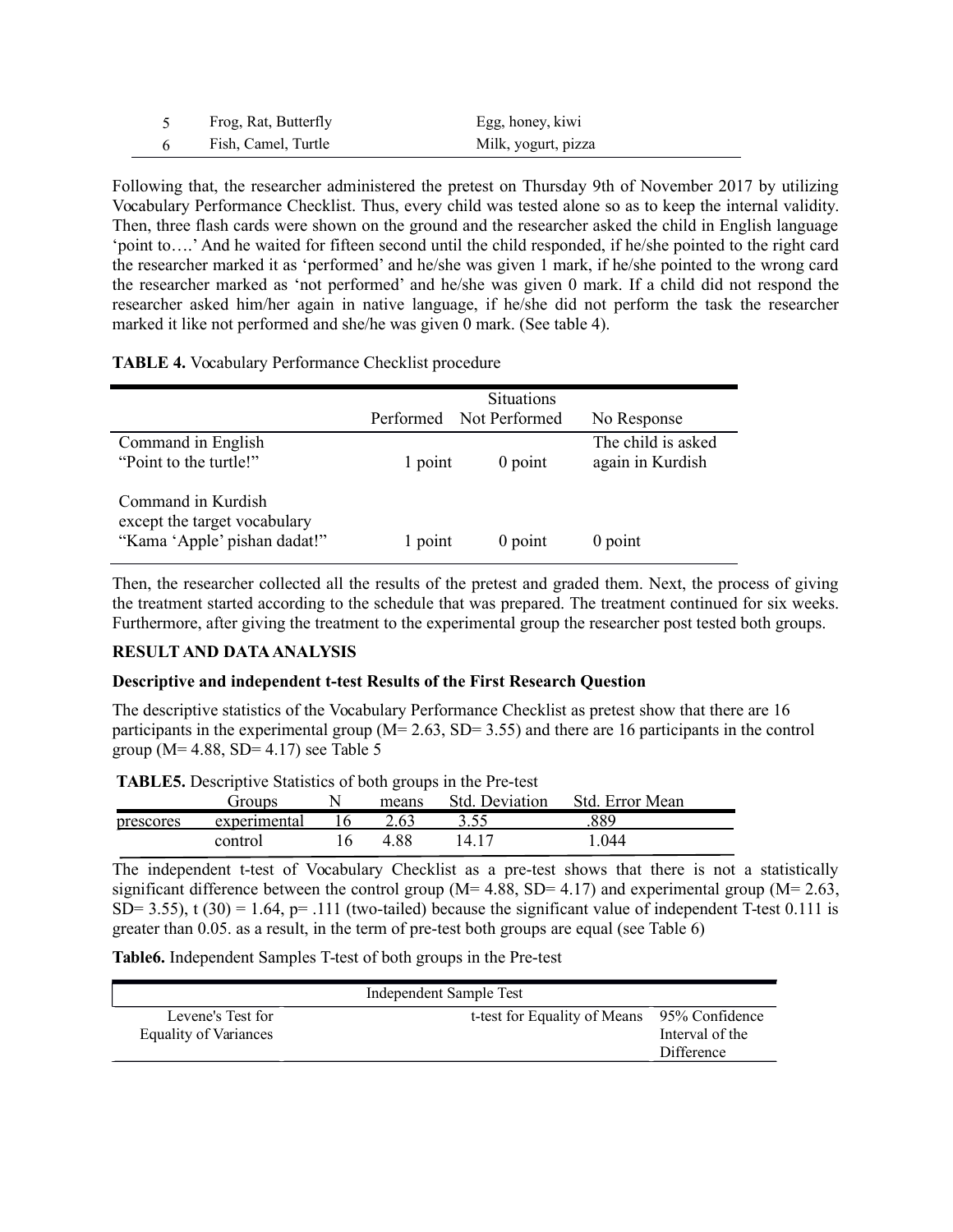|                                      |      |      |       |        | $Sig(2 -$<br>tailed) | Mean<br>differences | Std.<br>Error<br>differences |        |       |
|--------------------------------------|------|------|-------|--------|----------------------|---------------------|------------------------------|--------|-------|
|                                      | F    | Sig. | t     | df     |                      |                     |                              | Lower  | Upper |
| Equal<br>variances<br>assumed        | .620 | .437 | 1.640 | 30     | .111                 | 2.250               | 1.372                        | $-551$ | 5.051 |
| Equal<br>variances<br>not<br>assumed |      |      | 1.640 | 29.256 | .112                 | 2.250               | 1.372                        | $-554$ | 5.054 |
|                                      |      |      |       |        |                      |                     |                              |        |       |

## **Descriptive and Independent Samples T-test Analysis as a Post-test**

The analyzed data of the descriptive statistics as post-test show that there are 16 participants in the experimental group (Mean= 27.82, Std. Deviation= 2.68) and there are 16 participants in the control group (Mean= 19.94, Std. Deviation= 3.31). In other words, there is not any missing data in the posttest. see Table 7

|            | Groups       |    | means | Std. Deviation | Std. Error Mean |
|------------|--------------|----|-------|----------------|-----------------|
| postscores | Experimental |    | 27.81 | 2.68           | .672            |
|            | Control      | 16 | 1994  | 3.31           | .829            |

The independent t-test as a posttest show that there is a statistically significant difference between the control group (Mean= 19.94, Std. Deviation= 3.31) and experimental group (Mean= 27.82, Std. Deviation= 2.68), t (30) = 7.37, p= .00 (two-tailed) because the significant value of independent T-test 0.00 is smaller than 0.05. as a result, in the term of post-test the two groups are not equal and there is significant difference between the two groups score achievement (see Table 8)

**TABLE 8.** Independent Samples T-test of both groups in the post-test

|                                                   | <b>Independent Sample Test</b> |      |       |        |                      |                              |                                                 |       |        |  |  |
|---------------------------------------------------|--------------------------------|------|-------|--------|----------------------|------------------------------|-------------------------------------------------|-------|--------|--|--|
| Levene's Test for<br><b>Equality of Variances</b> |                                |      |       |        |                      | t-test for Equality of Means | 95% Confidence<br>Interval of the<br>Difference |       |        |  |  |
|                                                   |                                |      |       |        | $Sig(2 -$<br>tailed) | Mean<br>differences          | Std.<br>Error<br>differences                    |       |        |  |  |
|                                                   | F                              | Sig. | t     | df     |                      |                              |                                                 | Lower | Upper  |  |  |
| Equal<br>variances<br>assumed                     | .287                           | .596 | 7.379 | 30     | .000                 | 7.875                        | 1.067                                           | 5.695 | 10.055 |  |  |
| Equal<br>variances<br>not<br>assumed              |                                |      | 7.379 | 28.379 | .000                 | 7.875                        | 1.067                                           | 5.691 | 10.059 |  |  |

In the Table 8 it can be seen that the significant value of independent measure T test is 0,000 and due to the fact that this value is not greater than common alpha 0.05. its conduct that there is *significant difference* between two groups score achievement. Furthermore, the arithmetic score of the experimental group in the post-test is (27.81) while the arithmetic score of the control group in the posttest is (19.94). In the two groups' mean reveal that there is statistical significance difference the participants' achievement scores.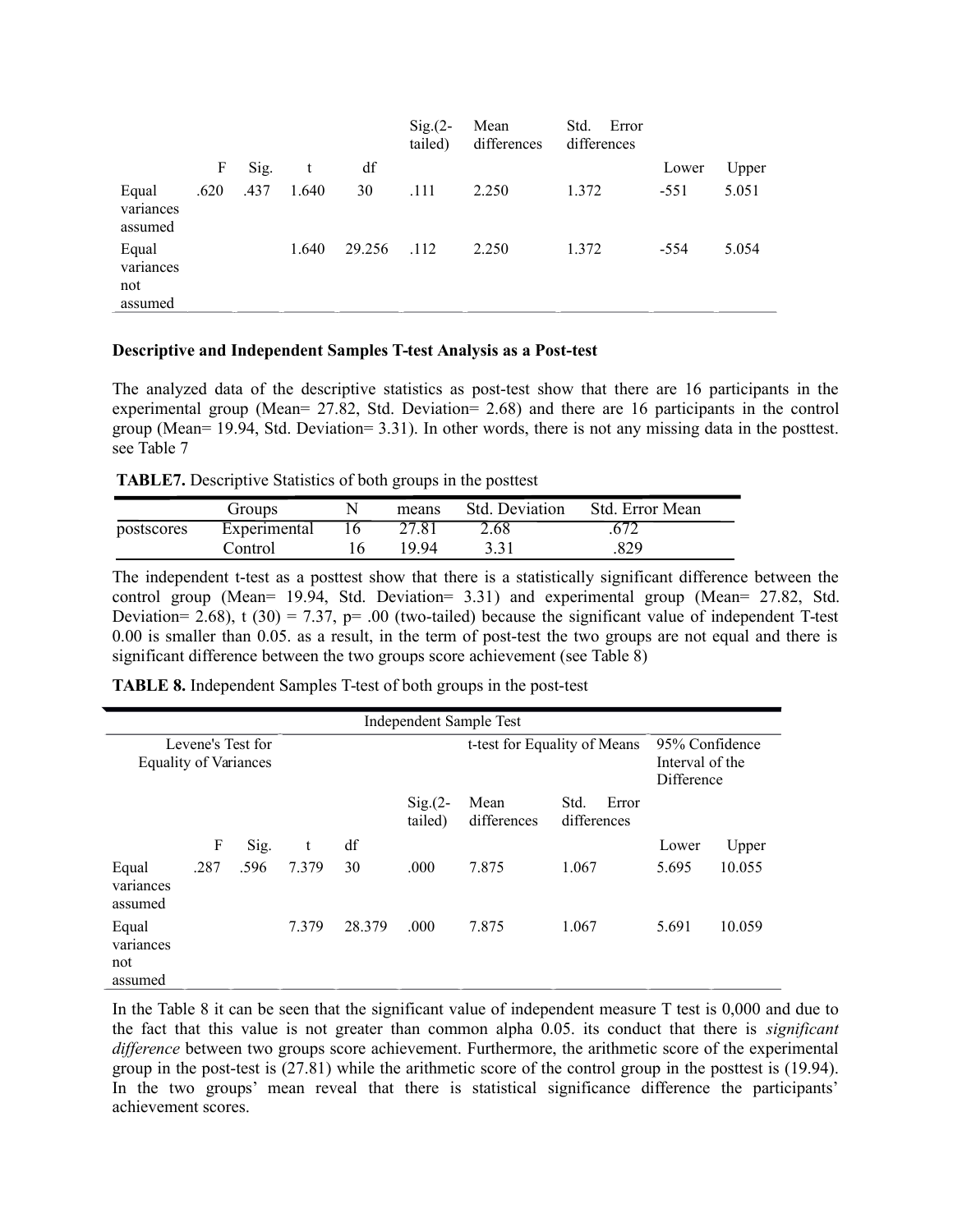#### **Descriptive and Independent Sample T-test Results of the Second Research Question**

In this section, the results of gender effect on EFL vocabulary learning with / without educational games in the experimental and in the control group for Iraqi five-year-old EFL learners were presented.

Descriptive statistics and Independent Measure T-test were used to analyze gender effect on Iraqi EFL preschool student's vocabulary performance scores in the experimental group which received educational games in learning vocabulary.

The descriptive statistics of the experimental group as posttest shows that there are totally 16 participants who are 8 males ( $M=26.75$ ,  $ST= 2.31$ ) and 8 females ( $M=28.88$ ,  $ST= 2.71$ ) see table 9

| <b>TABLE9.</b> Descriptive statistics of the experimental group as posttest regarding gender |        |       |      |                                |
|----------------------------------------------------------------------------------------------|--------|-------|------|--------------------------------|
| Groups                                                                                       |        | means |      | Std. Deviation Std. Error Mean |
| postscoresGender                                                                             | Male   | 26.75 | 2.31 | 818                            |
|                                                                                              | Female | 28.88 | 2.71 | 972                            |

**TABLE9.** Descriptive statistics of the experimental group as posttest regarding gender

The independent t-test of Vocabulary Checklist show that the significant value of independent T-test is 0.117. because the analyzed value 0.117 is greater than 0.05. its conduct that there is not a statistically significant difference between males ( $M = 26.75$ ,  $SD = 2.31$ ) and females ( $M = 28.88$ ,  $SD = 2.77$ ). as a result, in the term of gender effect both groups are equal and there are not significant differences between males and females scores achievement (see Table 10)

**TABLE10.** The independent t-test of the experimental group regarding gender.

|                                      | <b>Independent Sample Test</b> |      |          |        |                                                                                 |                     |                              |          |       |  |
|--------------------------------------|--------------------------------|------|----------|--------|---------------------------------------------------------------------------------|---------------------|------------------------------|----------|-------|--|
| Equality of Variances                | Levene's Test for              |      |          |        | 95% Confidence<br>t-test for Equality of Means<br>Interval of the<br>Difference |                     |                              |          |       |  |
|                                      |                                |      |          |        | $Sig(2 -$<br>tailed)                                                            | Mean<br>differences | Error<br>Std.<br>differences |          |       |  |
|                                      | F                              | Sig. | t        | df     |                                                                                 |                     |                              | Lower    | Upper |  |
| Equal<br>variances<br>assumed        | .196                           | .665 | $-1.673$ | 14     | .117                                                                            | $-2.125$            | 1.270                        | $-4.850$ | .600  |  |
| Equal<br>variances<br>not<br>assumed |                                |      | $-1.673$ | 13.606 | .117                                                                            | $-2.125$            | 1.270                        | $-4.857$ | 607   |  |

#### **Descriptive and Independent Sample T-test Results of the Gender Effect in the Control Group.**

Descriptive results (see Table 4.7) shows that there are 8 males ( $M=21.25$ , SD= 3.24) and 8 females ( $M=$ 18.63, SD= 3.02), in total 16 five-year-old Iraqi preschool students in the control group which did not receive educational games in learning vocabulary items.

|  |  |  |  |  | <b>TABLE 11.</b> Descriptive statistics of the control group as posttest regarding gender |
|--|--|--|--|--|-------------------------------------------------------------------------------------------|
|--|--|--|--|--|-------------------------------------------------------------------------------------------|

|                  | Groups | means   | <b>Std. Deviation</b> | Std. Error Mean |  |
|------------------|--------|---------|-----------------------|-----------------|--|
| postscoresGender | male   | 8 21.25 | 3.24                  | 1.146           |  |
|                  | female | 18.63   | 3.02                  | 1.068           |  |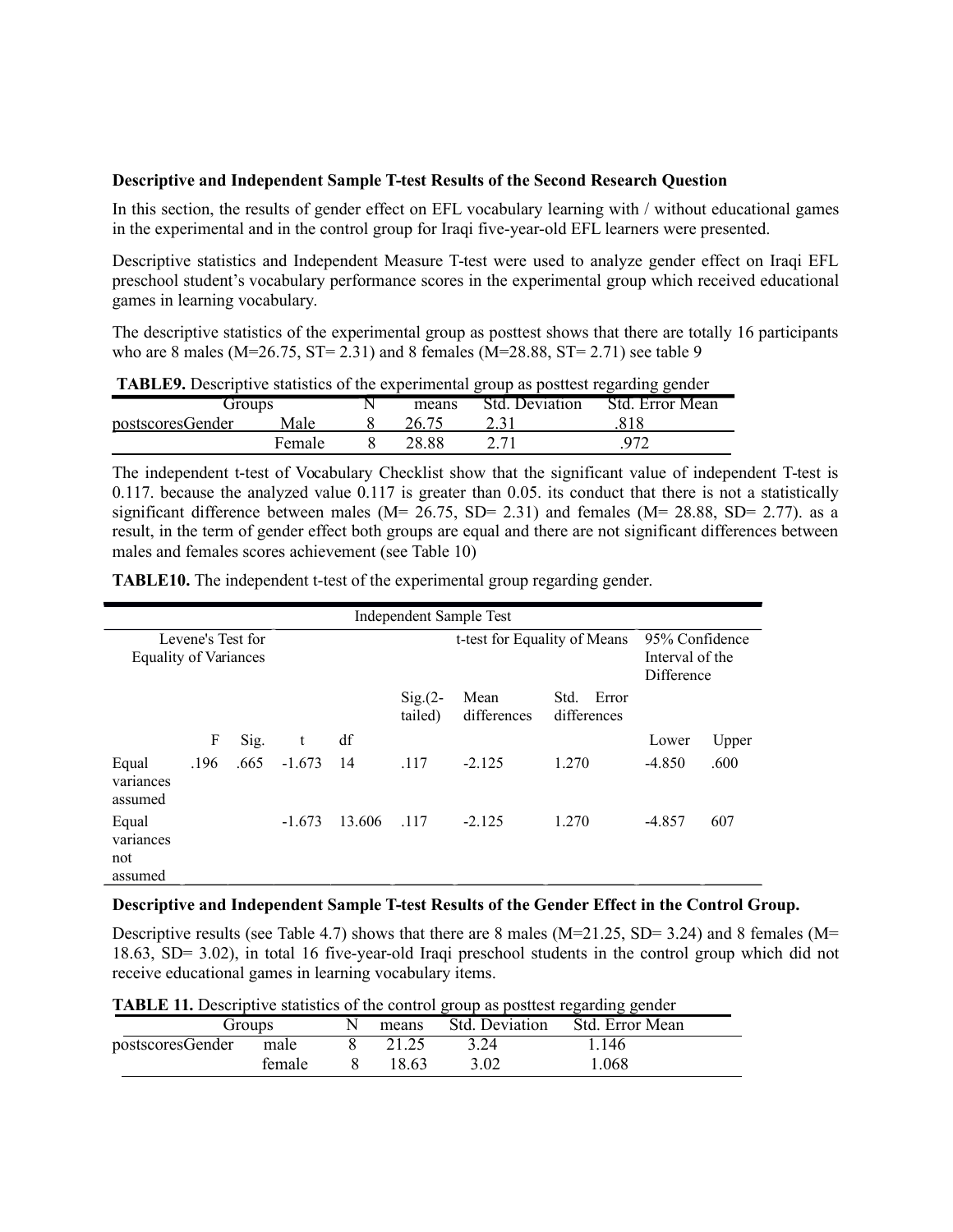The analyzed data of the independent t-test show that significant value is 0.116. because the analyzed value is greater than common alpha 0.05. its conduct that there is not a statistically significant difference between males ( $M= 21.25$ ,  $SD= 3.24$ ) and females ( $M= 18.63$ ,  $SD= 3.02$ ). as a result, in the term of gender effect both groups are equal in the term of gender effect (see Table 12).

| <b>Independent Sample Test</b>                    |      |       |        |                              |                     |                              |                              |                                                 |
|---------------------------------------------------|------|-------|--------|------------------------------|---------------------|------------------------------|------------------------------|-------------------------------------------------|
| Levene's Test for<br><b>Equality of Variances</b> |      |       |        |                              |                     |                              |                              |                                                 |
|                                                   |      |       |        | $\text{Sig.}(2 -$<br>tailed) | Mean<br>differences | Std.<br>Error<br>differences |                              |                                                 |
| F                                                 | Sig. | t     | df     |                              |                     |                              | Lower                        | Upper                                           |
| .280                                              | .605 | 1.676 | 14     | .116                         | 2.625               | 1.0566                       | $-734$                       | 5.984                                           |
|                                                   |      | 1.676 | 13.932 | .116                         | 2.625               | 1.566                        | $-736$                       | 5.986                                           |
|                                                   |      |       |        |                              |                     |                              | t-test for Equality of Means | 95% Confidence<br>Interval of the<br>Difference |

**TABLE 12.** The independent t-test of the control group regarding gender.

## **CONCLUSION**

The analyzed data showed that the two groups are not the same in terms of posttest vocabulary learning achievement score. This conducts that the difference between two means was significant. Thus, it can be said that the results of the study have proven that teaching English vocabulary by using educational games helped the participant of the experimental group to develop their vocabulary learning, and it is an effective technique to teach vocabulary for Iraqi EFL preschool learners. Also, it can be observed that the learners who were taught by educational games got higher scores than the learners in the controlling group in the posttest.

Also, the impact of gender on Iraqi EFL preschool students were investigated in both groups separately. The outcome of the analyzed date of the post test showed that there was not statically significant difference between females and male's score achievement in the experimental group. Also, the outcome of the analyzed date of the post test showed that there was not statically significant difference between females and male's score achievement in the control group. In other words, significant gender effect was not found and both groups were equal and Non-significant of gender was founded in this study.

## **REFERENCES**

*Alemi, M. (2010). Educational games as a vehicle to teaching vocabulary. The Modern Journal of Applied Linguistics, 2(6), 425-438.*

*Aslanabadi, H., & Rasouli, G. (2013). The effect of games on improvement of Iranian EFL vocabulary knowledge in kindergartens. International Review of Social Sciences and Humanities, 6(1), 186-195.*

*Blachowicz, C. L. Z., & Fisher, P. (2004). Vocabulary Lessons. Educational Leadership, 3, 66-69.*

*Bromley, K. (2007). Nine things every teacher should know about words and vocabulary instruction. Journal of adolescent & adult literacy. 50(7). 528-529,531-537.*

*Brownell, R. (2000). Expressive one word picture vocabulary test manual. California: Academic Therapy Publications.*

*Burgoyne, K., Kelly, J. M., Whitheley, H. E. & Spooner A. (2009). The comprehension skills of children learning English as an additional lanugage. British Journal of Educational Psychology, 79, 735-747. Cross, D. (1983). Sex differences in achievement. System, 2, 159-162.*

*Deesri, A. (2002). Games in the ESL and ESL class. The Internet TESL Journal (9), 1-5. Retrieved November 2, 2010 from http://iteslj.org/Techniques/Deesri-Games.html*